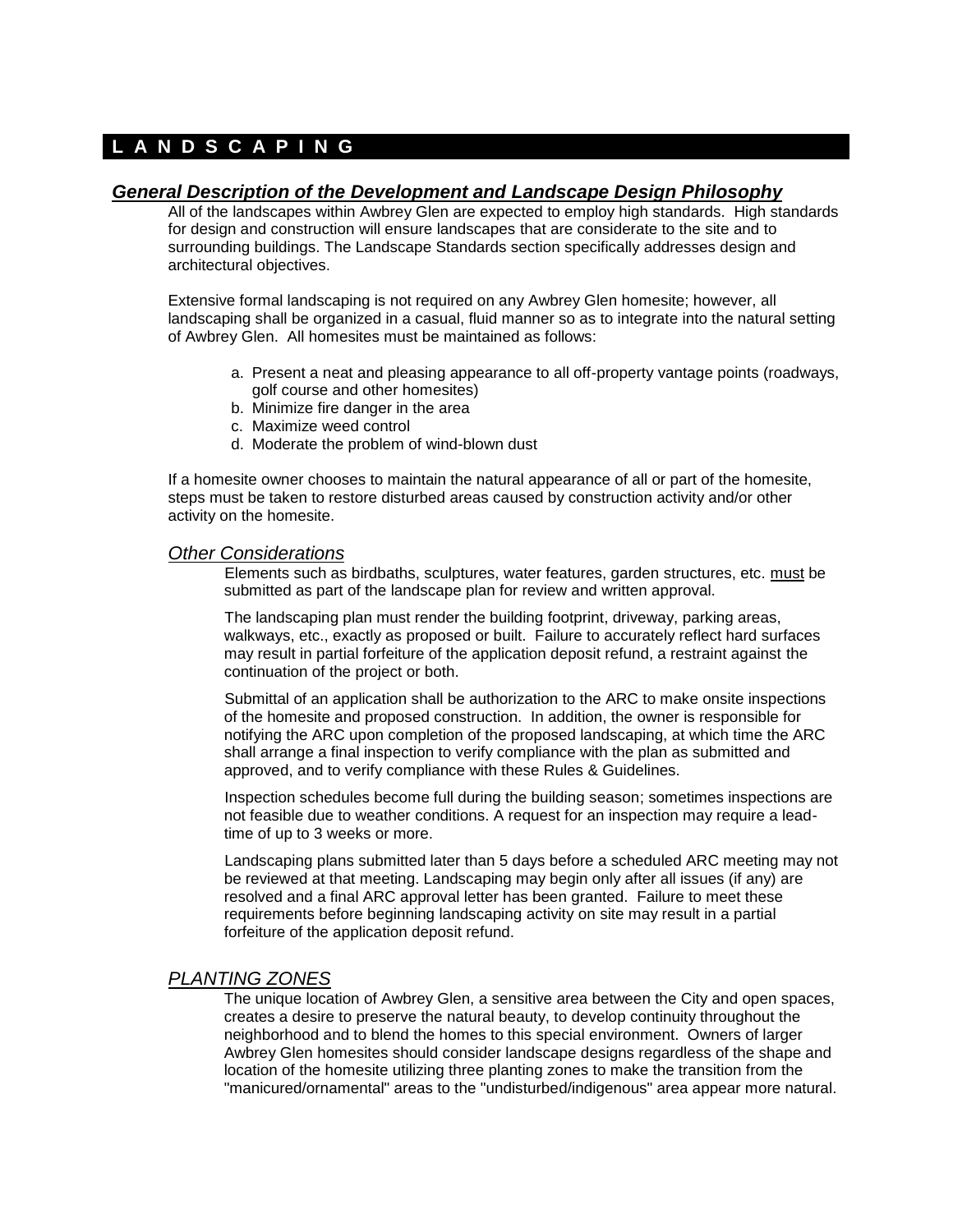Some smaller homesites, especially those in Champion Ridge, do not have the space to effectively implement the three-zone plan. The addition of native "islands" within the landscape plan will help to make the transition from natural to formal landscaping more subtle.

# *INTERIOR ZONE (1)*

The Interior Zone (see Exhibit T) is the area directly adjacent to the home and is reserved for the most intense and formal design elements. The Interior Zone may contain the greatest diversity of plant materials, including non-native varieties and will most likely incorporate the use of mow-type grasses or sod.

Elements such as bird baths, sculptures, stream beds, water features, garden structures, etc. should be located in the Interior Zone and must be submitted as a part of the landscaping plan for review and approval. If added at a later time, the ARC must be contacted for prior approval.

## *TRANSITION ZONE (2)*

The Transition Zone (see Exhibit T) should serve to blend native and non-native plant material and will most likely contain fewer plants and varieties than the Interior Zone.

Flower, Vegetable, and herb gardens may be integrated into landscaping plans located in the Interior and Transition Zones.

# *NATURAL ZONE (3)*

The Natural Zone (see Exhibit T), which borders roadways and property lines, should contain original, natural and/or truly native plant materials. Unless established by setback restrictions, (such as the 25 foot Non-Development easement along Mt. Washington Drive), the depth of this zone is a function of site conditions. Clearing of this zone should be limited to approved fire prevention efforts and elimination of weeds. Irrigation of this zone is discouraged other than to re-establish native plant materials during the first few years after planting.

Homeowners may choose to develop their large Awbrey Glen homesites as a combined Natural and Transition Zone, carrying the informal blend of native and non-native materials to the perimeter of the home.

# **L A N D S C A P E S T A N D A R D S**

## *General*

Landscaping is required on all Awbrey Glen homesites. The landscape plan is subject to review and approval by the ARC prior to the commencement of installation. Landscaping construction must be finalized within 6 months of substantial completion of the home. If a homeowner decides to maintain a portion of the homesite in a natural state, steps must be taken to restore/renaturalize areas disturbed during construction (See *Landscaping*).

All Landscaping must be maintained according to Landscape Standards.

## *Landscape Design Planning*

Careful consideration should be given to the coordination of the elements of landscape design and the architectural features of the home itself. Properly oriented, protected and landscaped courtyards can create mini-climates, which provide a summer oasis or a warm and pleasant "sunspot" in the spring or autumn.

Areas of individual homesites exposed to other homesites and roadways should be treated in a casual, fluid manner so as to integrate into the natural setting of Awbrey Glen. Lawns should be held back from the street and property lines at least 6 feet; lawn edges should be undulating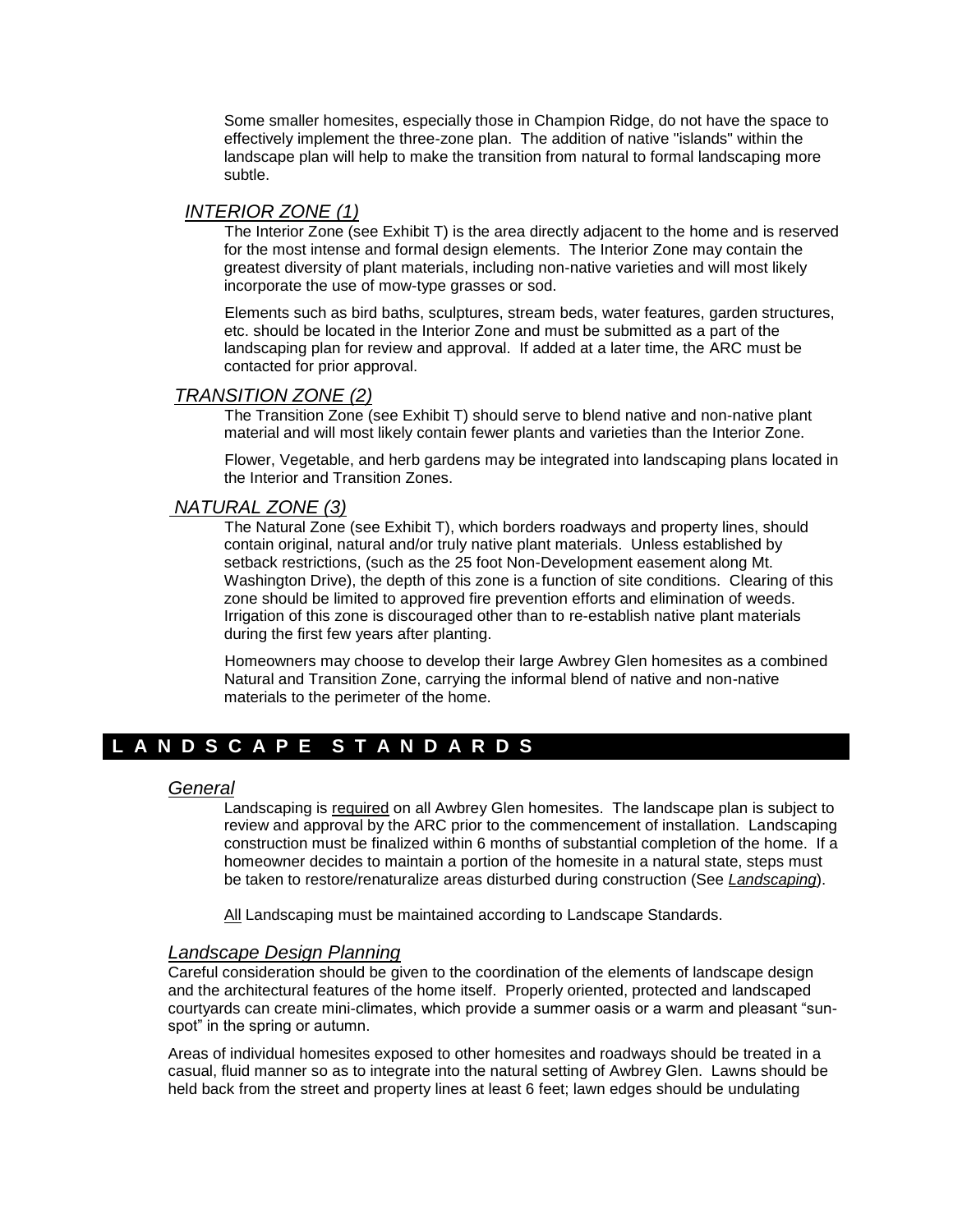rather than straight and square cornered. Formal, regimented plantings are strongly discouraged. Shrubs, trees and other plant materials should be arranged in groupings, not in straight rows.

Decks, which have large, solid under skirting, must be visually "broken-up" with plant materials, creating periodic vertical elements. Formal, regimented plantings are discouraged. Shrubs, trees and other plant materials used on the homesite should be arranged in groupings, not necessarily in straight rows.

#### *Non-Development Easement*

Reservations in warranty deeds, as shown on official plats for property bordering Mt. Washington Drive, establish a 25-foot Non-Development Easement. This easement is a method to maintain and ensure preservation of the natural character, which is essential to the image of and appeal of Awbrey Glen. Within this easement, considered a Natural Zone, only indigenous plant materials are permitted. Dead plant material, weeds and other debris must be removed and the natural terrain must be re-established where disturbed as a result of construction activity. ARC approval is required for deleting, adding or repositioning any plant materials within the easement. The ARC committee retains final approval for any landscaping within the 25-foot easement. However, the individual lot owner is responsible for fire, weed and maintenance of the area.

## *Golf Course Frontage*

The ARC and the Golf Course must approve any landscaping by Owner in the 25-foot golf course easement prior to implementation.

A minimal amount of additional native plant material is allowed in the 25-foot golf course easement. The addition of native fescues, preferably "plugged" rather than seeded, pine trees and aspen are permitted. The ARC recommends that the area be covered lightly with hemlock bark and that bark is allowed to weather naturally. The bark should not be applied annually. This area may be irrigated lightly the first year or two to establish the fescues and trees. Sprinklers may not be installed in this area.

Mowable grass areas and low growing bushes or other plants are strongly discouraged in the 25 foot golf course easement.

Formal landscaping and water features are not permitted within the golf course easement.

#### *Lake Frontage*

Suggested planting zones for backyards adjacent to the water's edge should be Transition Zone (2), creating a reasonably cohesive level of landscape design along the water's edge. If individual homesite owners desire a greater degree of privacy, additional landscape buffering and/or screening may be permitted with ARC approval. This additional buffering must be compatible physically and aesthetically with adjacent residences without substantially screening their view of the lake.

## *Lighting*

Lighting may be incorporated in the landscape design with limitations. All driveway and exterior lighting must be shielded, exposed light sources are not allowed. (Refer to Exhibits N-Q) Lighting may be used to enhance specimen trees, but the light sources must not be visible from the roadways or neighboring homesites.

All Landscape lighting, including but not limited to trees, garden, lawns, water features, etc., **must be turned off by midnight**, with exception of entryway and walkways. (Also see Exterior Lighting)

#### *Native Areas*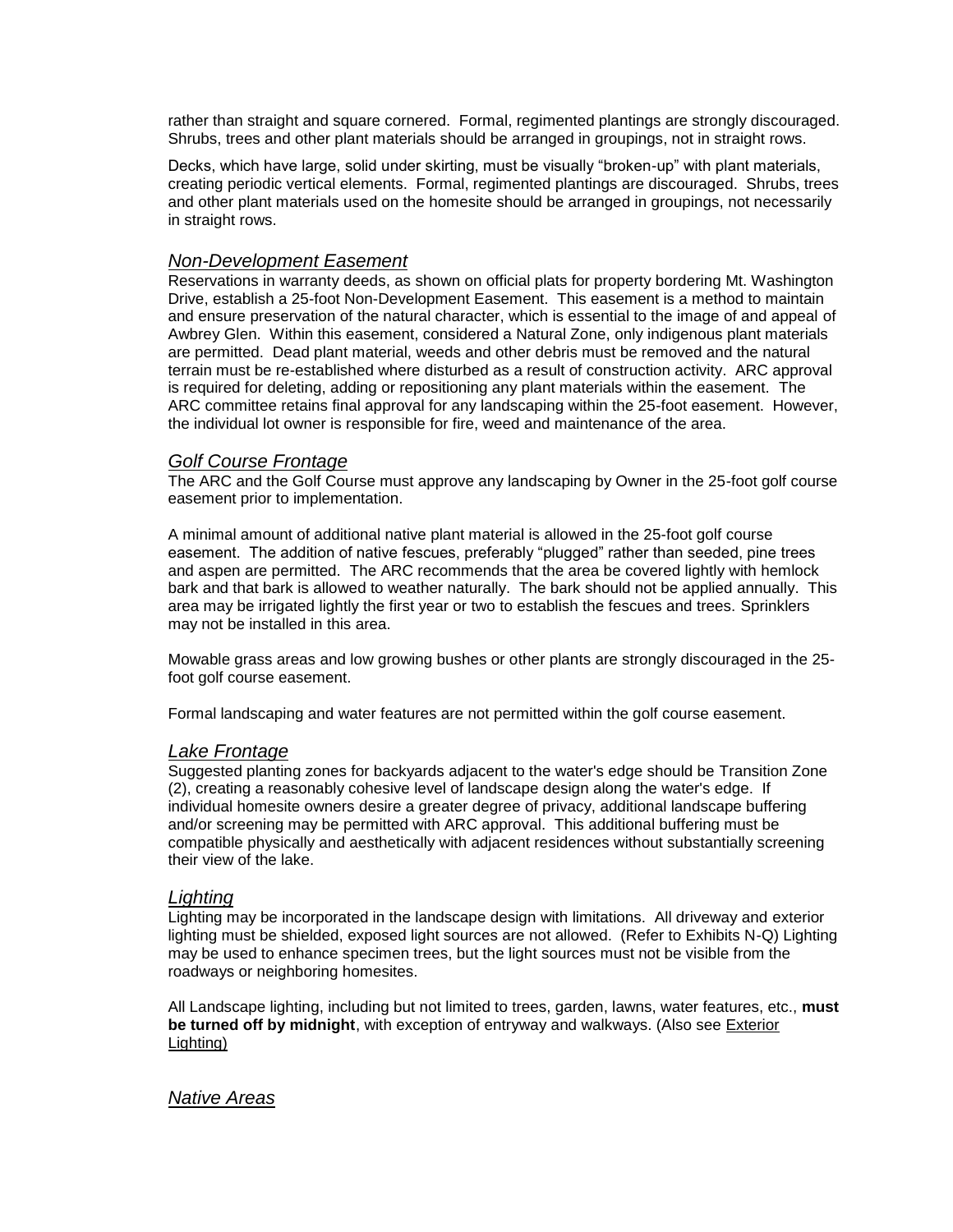A native area is defined as areas landscaped exclusively with plant materials native to Central Oregon, without permanent irrigation. Native areas shall be maintained to eliminate noxious weeds and non-native materials.

Restoration or re-naturalization of areas disturbed by the construction of your home includes the following:

- Planting native plant materials
- **Spreading mulch/pine needles covering the raw earth**
- **Feathering transitions between truly native areas to the newly restored areas**

Retaining Walls/Structures

(see Excavation)

#### *Slopes*

Care should be taken in the planning for landscaping site gradients which will drain properly and which will support the intended plant materials. Terracing is recommended for conditions of extreme slope. The following are maximum slopes recommended for specific treatments:

| Grass (mowable)      | 3:1 | Grass (unmowed) | 2:1         |
|----------------------|-----|-----------------|-------------|
| Parking              | 5%  | Driveway        | 8%          |
| <b>Planted Banks</b> | 2:1 | Firm Earth      | $1 - 1/2:1$ |

Any reshaping or re-grading of the site must be shown on the submitted landscape plans for ARC review.

#### *Water Features*

All Water features must have written ARC approval prior to their construction and/or installation. The ARC has sole discretion and may reject any water feature deemed inappropriate.

- a. Water features shall be integrated as part of the landscape and have a natural appearance.
- b. Water features shall be oriented to benefit those within the home or on decks or patios.
- c. Water features shall be scaled as a minor landscape element—they shall not dominate or distract from the landscaping or the architecture of the home.
- d. Water features shall not be excessively noisy. The noise generated by the water feature may be not greater than 50db as measured at the edge of the maintained portion of the golf course, at the next adjacent neighbor's property line or at the edge of the paving at the street.

# **P L A N T M A T E R I A L S**

The following list is not an entirely restrictive list of materials permitted for use in the Interior and Transition Zones. A number of shrubs, grasses and flowers may be successfully transplanted from one location on a homesite to another. Check with your landscape design consultant or contractor to determine proper season and methods for transplanting. A few local nurseries are propagating native plant materials. Check with your landscape professional for plant material availability.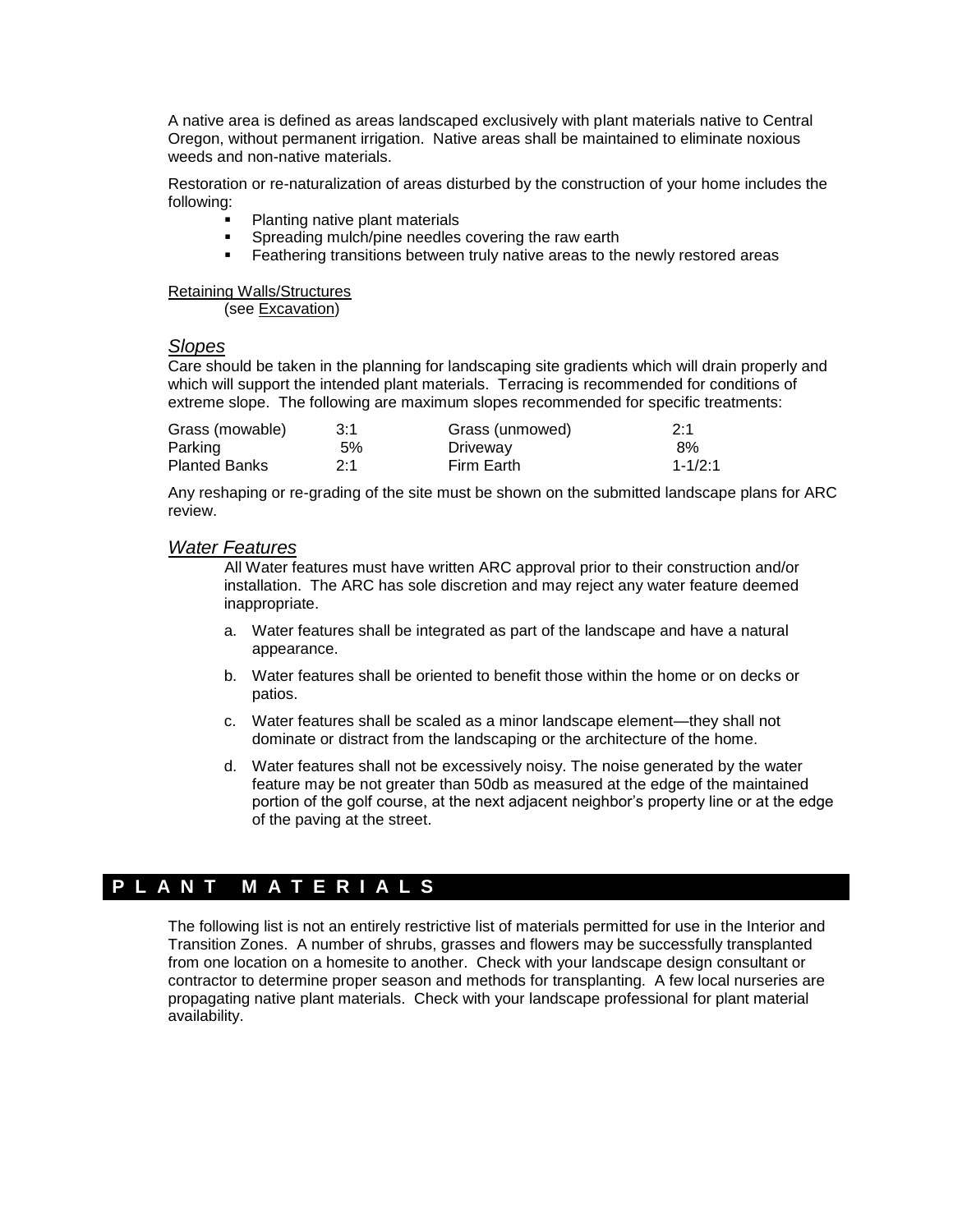# *Ground Cover*

# *Fescue (festuca) (AG Zones 1, 2, 3)*

Can be used for lawns, ground cover and on slopes. Blades reach 2 to 12 inches high depending on variety and amount of water. Color can range from blue-green to dark green and blade texture, fine to course depending on variety. Meadow appearance can be clumpy or mowed. Evergreen.

# *Kinnikinnick (arctostaphylos uva-ursi) (AG Zones 1, 2, 3)*

Is low growing to 12 inches high, spreading to 15 feet wide; reddish in winter. White or pink flowers with red or pink fruit. Good on hillsides and slopes. Requires water for rapid growth. Evergreen.

# *Periwinkle (vinca) (AG Zones 1, 2)*

Rapid growing with oval leaves on trailing stems. Up to 12 inches high. Blue flowers appear in spring. Full shade to partial sun, requires moist, well-drained soil. Variety vinca minor (dwarf) has smaller flowers and leaves. Evergreen.

# *Strawberry (alpine or wild) (AG Zones 1, 2)*

When used as a ground cover, plants are 6 to 8 inches tall, which spread with runners to one foot across. Green, toothed leaves and white flowers; small fruit. Plant in full sun or partial shade in well-drained rich soil. Can be invasive. Native/Evergreen.

# *Shrubs*

# *Barberry (berberis) (AG Zones 1, 2)*

Spines on stems and green, red or gold 1 inch leaves (depending on season and variety). Berries range in color and density. Plants can be 1 to 6 feet high. Deciduous or evergreen.

# *Bitterbrush (pursha tridenta) (AG Zones 1, 2, 3)*

Light yellow blossoms in spring. Slight fragrance. Native plant. A major source of food for deer. Deciduous.

# *Dogwood (cornus) (AG Zones 1, 2)*

Fast-spreading shrub 4 to 8 feet tall and spreads wildly by underground stems. Stems are red in winter with medium green, oblong leaves 2 to 5 inches long. White flowers grow in flat clusters. Will grow in sun to partial shade in moist soil. Deciduous.

# *Manzanita (arctostaphylos manzanita) (AG Zones 1, 2, 3)*

Must have loose, well-drained soil. Purplish-red bark with crooked branches. Pink flowers in spring. Native plant, difficult but not impossible to transplant. Evergreen.

## *Mugho Pine (pinus mugo) (AG Zones 1, 2)*

Shrub-like form, generally low and dense. Slow growing but may reach 8 feet with a spread of 10 feet. May be pruned. Needles are dark green, in pairs and are 2 inches long. Very hardy, an excellent foundation plant. May be grown successfully in containers. Evergreen.

## *Oregon Grape (mahonia) (AG Zones 1, 2)*

State flower of Oregon. Plants grow from 2 to 6 feet tall and will spread by underground stems. Leaves are 4 to 10 inches long and divided into smaller leaflets. Color is dark green but changes to purple or bronze in winter. Flowers are in clusters with blue-black fruit. Plant in sun or shade. Evergreen.

## *Potentilla (rosaceae) (AG Zones 1, 2)*

Shrubs and perennial. Small rose-like flowers are white, yellow, orange or red. Profuse bloomers, June to October. Do best in full sun but can tolerate partial shade. Tolerates difficult soil conditions. Deciduous.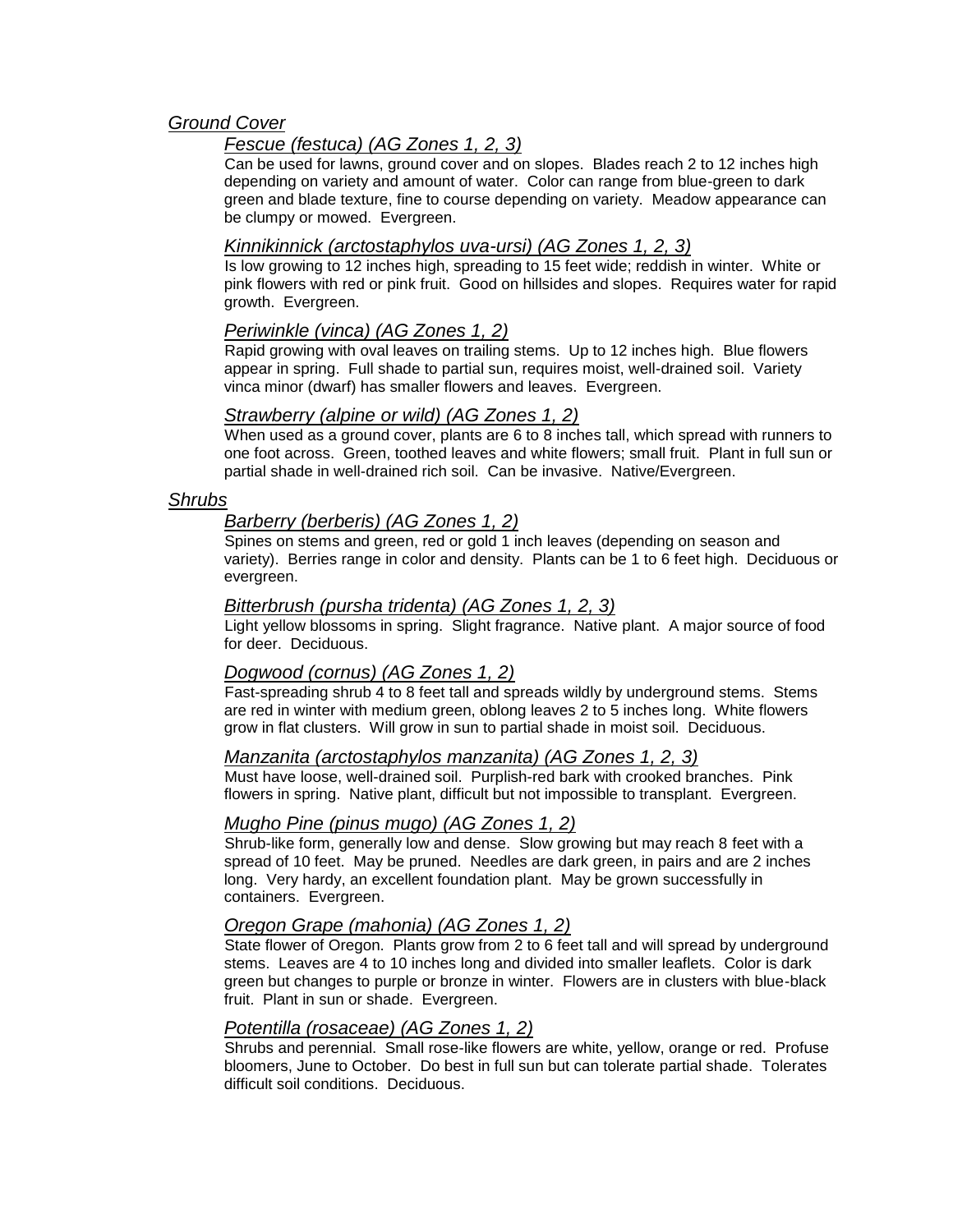# *Ramanas Rose (rugosa rose) (AG Zones 1, 2)*

Sturdy, upright shrubs, 4 to 6 feet tall and wide, lustrous deep green compound leaves. Canes are densely bristled. Fragrant 2-1/2 to 3-1/2 inches wide, single or double flowers are white, rose or fuchsia, June through August. Full sun, prefers well-drained soil. Deciduous.

# *Rhododendron (many varieties) (AG Zones 1, 2)*

White, purple and red funnel-shaped flowers. Shrub will grow up to 10 feet tall. Leaves are waxy and 1-1/2 to 5 inches long. Plant requires partial shade, cool, acid soil and protection from wind. Should not be used on west and south elevations. Evergreen.

## *Snowberry (symphorecarpos) (AG Zones 1, 2)*

Small shrubs, which spread by, root suckers. Small pink-tinged flowers in spring. Berrylike fruit in fall. Attracts birds. Deciduous.

# *Spriraea (many varieties) (AG Zones 1, 2)*

Height may vary by variety from 2 to 8 feet tall. Graceful arching branches with small, dark green leaves that can be red or bronze in fall. Flowers cover stems in white or pink clusters. Plants can grow in sun or partial shade. Deciduous.

#### *Squaw Current (saxifragacae) (AG Zones 1, 2, 3)*

Small pink flowers in spring. Berries in late summer. Attracts birds. Fairly drought tolerant, but best with some water. Deciduous.

# *Trees*

# *Austrian Pine (pinus nigra) (AG Zones 1, 2, sometimes 3)*

Slow growing tree. The shape is dense and pyramidal. Needles are 3 to 6 inches and dark green. Plant in sun in well-drained soil. A favorite of porcupines. Evergreen.

## *Blue Spruce (picea pungens) (AG Zones 1, 2, sometimes 3)*

Blue-green evergreen foliage, very formal appearance, horizontal branches in whorls to the ground. Stiff, pyramidal trees 80 to 100 feet tall, often much shorter in lawn settings (25 to 30 feet, with 10 to 20 foot spread) needles are 3 to 4 sided, stiff, sharp-pointed, 1 to 1-1/2 inches long, drooping light brown cones, 2 to 4 inches long in tops of old trees. Sun to partial shade, cool, moist soil. Evergreen.

## *Fir (many varieties) (AG Zones 1, 2, sometimes 3)*

Some dwarf varieties may be used in contorted shapes as feature plants. Some varieties will become very large. Perform best near natural environment. Some varieties found along streams on eastern slopes of Cascades. Evergreen.

## *Flowering Cherry (many varieties) (AG Zones 1, 2)*

An ornamental, decorative tree from 15 to 50 feet high. Generally as wide as it is tall. Pink to rose flowers in clusters covering branches. Plant in full sun and well-drained soil. Deciduous.

## *Flowering Crabapple (malus) (AG Zones 1, 2)*

Glossy, smooth, gray to gray-brown bark, low-branched, even horizontally branched shape, with yellow, orange or red fruits. Deciduous.

#### *Flowering Plum (prunus) (AG Zones 1, 2)*

Upright, open, thickly branched tree, 15 to 20 feet high. Pink or white flowers cover branches in early spring. Leaves are reddish-purple. Fruit is sparse and small (if any). Deciduous.

## *Ponderosa Pine (pinus ponderosa) (AG Zones 1, 2, 3)*

Moderate to rapid growth and eventually will match predominate native groupings up to 150 feet. straight, tall form with yellow-green to dark green needles in clusters. Very hardy and drought resistant once established. Evergreen.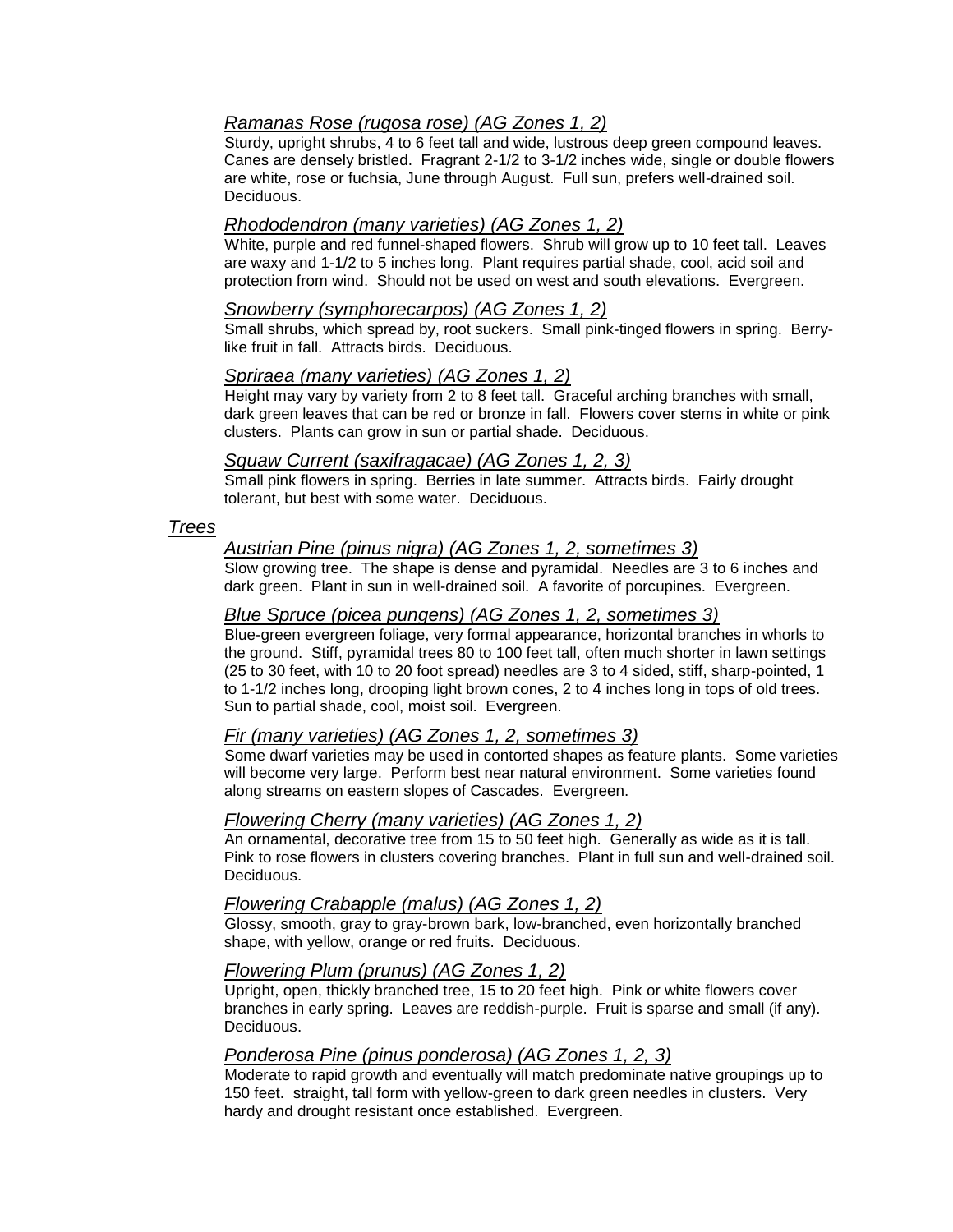# *Mountain Ash (sorbus aucuparia) (AG Zones 1, 2)*

Upright and loosely open, 25 to 30 feet high, with fernlike compound leaves. Leaves turn a reddish color in fall with clusters of scarlet-red berries. Trees like sun or partial shade and well-drained soil. Deciduous.

#### *Vine Maple (acer circinatum) (AG Zones 1, 2, sometimes 3)*

Crooked shape and spreads in shade. Becomes more upright in sun. Leaves are light green with 5 to 10 lobes. Fall colors turn orange, scarlet and yellow. Deciduous.

## *Perennials*

#### *Blue Flax (linum)*

Blue, 5 petaled flowers, spring and summer. Needle-like foliage with flowers on 2 foot stems. Plants need full sun but are drought tolerant. Soils should be well-drained.

#### *California Poppy (eschscholzia californica)*

Flowers are yellow to bright orange, 2-1/2 inches wide, summer and fall. Fern-like foliage, flowers on 18-inch stems. Full sun, drought and heat tolerant and self-sowing.

#### *Daphne (many varieties) 4*

Special rock garden style plants. Plants grow neat, dense mounds from 6 inches to 4 feet high. Flowers range from white, pink, rose to blue. Plant in full sun to partial shade.

#### *Day Lily (hemerocallis)*

Bell-shaped flowers with 3 petals and 3 sepals, last only a day each, in every color except white and blue, May to September. Varieties from 1 to 3-1/2 feet tall, medium green leaves, long slender stalks have multiple blooms. Full sun to partial shade, moist well drained fertile. Slightly acid to neutral.

#### *Iris (many varieties)*

Full flowers with round, upright trailing petals, every color except true red. Stout, 9 inches to 3-foot tall fan-like clumps of sword shaped, pale green leaves, flowers open successfully on tall stalks. Thrives in full sun, rich well-drained neutral to mild alkaline soil.

#### *Phlox (many varieties)*

Cylindrical clusters of white, lavender or pink flowers. Large flower clusters on 6 to 36 inch plants, glossy, bright green foliage, narrow leaves, those on stems spear-shaped. Full sun, rich, humus, moist, well-drained soil.

#### *Shasta Daisy (chrysanthemum maximum)*

White 3 to 5 inch flowers with fold centers, some varieties are double. Blooms July through August. Long, narrow, glossy dark green leaves, flowers are on 2-foot stems. Full sun, rich well-drained soil.

#### *Summer Snow (cerastium)*

Low growing and spreading in dense mats of silvery gray. Abundant white flowers in early summer. Plant grows to 8 inches high and spreads 2 to 3 feet annually. Plant in sun and well-drained soil.

#### *Bulbs*

Many types of bulbs do well in Central Oregon. However, tulips and grape hyacinths are a particular favorite of deer. Daffodils and other members of the hyacinth family seem to be resistant to their browsing. Contact your landscape professional for specific recommendations.

#### *Wildflower Mixes*

Wildflower seeds, which are specifically selected for their tolerance of extreme "high desert" conditions, are available from a number of sources. Annual and perennials, mixed and unmixed varieties, may be planted adjacent to or integrated with fescues such as Sheep Fescue for a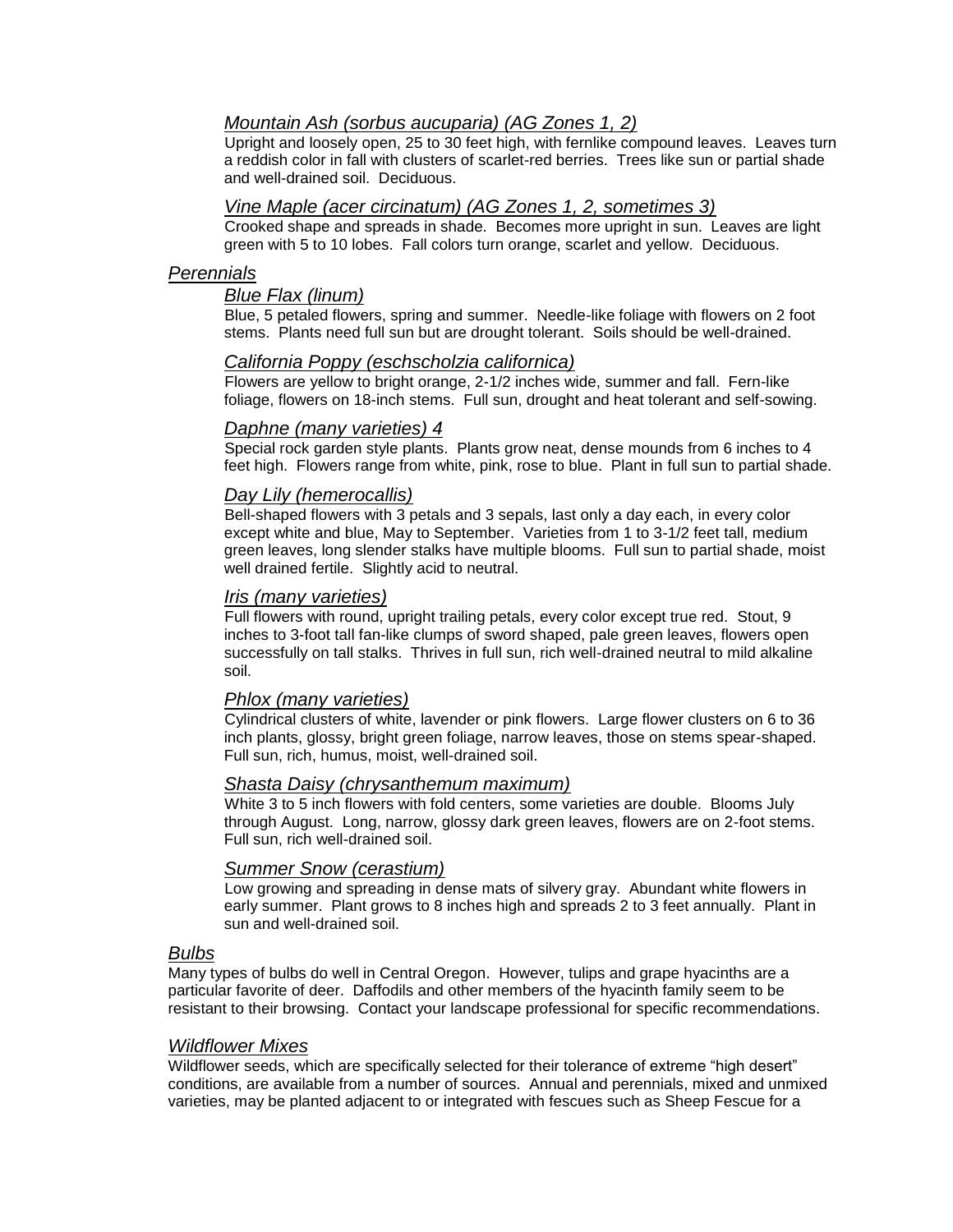meadow appearance in Zones 1, 2 and sometimes 3. A mix of Centaurea, Echinacea, Flax, Gaillardia, Penstemon and others are particularly suited to the climate of Central Oregon. Seeds must be kept damp during germination. For best results, planting should take place in early to mid-spring; the area should be watered (lightly) two to four times a day during the first two weeks. Weed control may be an overwhelming problem during subsequent years after sowing wildflower seeds.

# *Deer-Resistant Plant Material for the Bend Area*

# *Perennials*

- Achillea (Yarrow)
- Aconitum (Monks Hood)
- Allium/Chives/Onions
- Arabis
- Armeria Maritima
- Artemesia
- Aubrieta
- Bleeding Heart
- Blue Flax
- Calendula
- Clematis
- **Colchicums**
- Coreopsis
- **Cornflower**
- Creeping Phlox
- Creeping Thyme
- Daffodils/Narcissus
- Delphinium Lysmachia
- Erigeron
- Forget-Me-Not
- Foxglove
- Gaillardia

# *Ground Covers*

- Ajuga
- Asarum
- Bishops Weed
- Clump Fescues
- Hosta
- Germander
- **Helianthemum**
- Herbs (Except Basil)
- Hollyhocks
- Honeysuckle Vine
- $\bullet$  Iris
- Kniphofia
- Lavender
- Lupine/Larkspur
- Lychnis
- Monkey Flower
- Oriental Poppies
- Penstemons
- Physotegia
- Pulmonaria
- Rudbeckia
- Salvia
- Silene Acaulis
- Stachys
- Sweet William
- **Tadescantia**
- Lamium
- Repens Oregon Grape
- Squaws Carpet
- Sweet Woodruff
- Tanacetum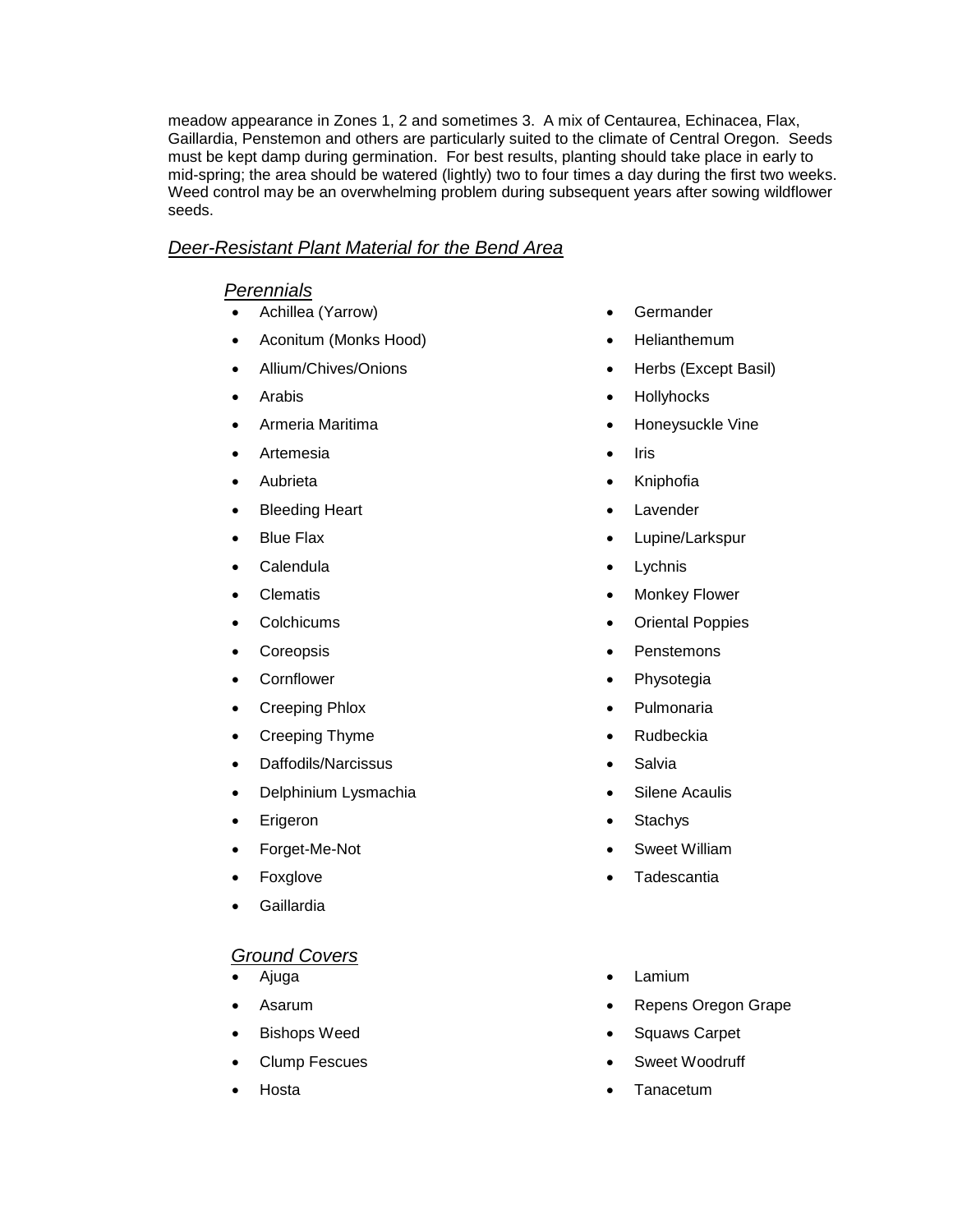• Variegated Grasses **Contains a Vinca Minor** 

# *Shrubs*

- **Barberry**
- Blue Girl/Boy Holly
- Cotoneaster
- Flowering Quince
- Forsythia
- Globosa Spruce
- Honeysuckle
- Lilacs
- Nest Spruce
- Oregon Grape

# *Trees*

- Autumn Olive
- Black Locust
- Box Elder
- Cedar
- Hawthorne
- Idaho Locust

# *Deer Favorites*

- Arborvitae
- Aspen
- Columbine
- Crab Apple
- Flowering Kale
- Grape Hyacinth
- Hybrid Roses
- Manzanita
- Pansies
- Petunias
- Red Twig Dogwood
- Tulip
- 
- PJM Rhododendron
- Potentilla
- Privet
- Pyracantha
- Rock Daphne
- Spirea
- Sumac
- Viburnums
- Wild Rose
- Yucca
- Larch
- Mountain Ash
- Mountain Hemlock
- Spruce
- Sub-Alpine Fir
- White Fir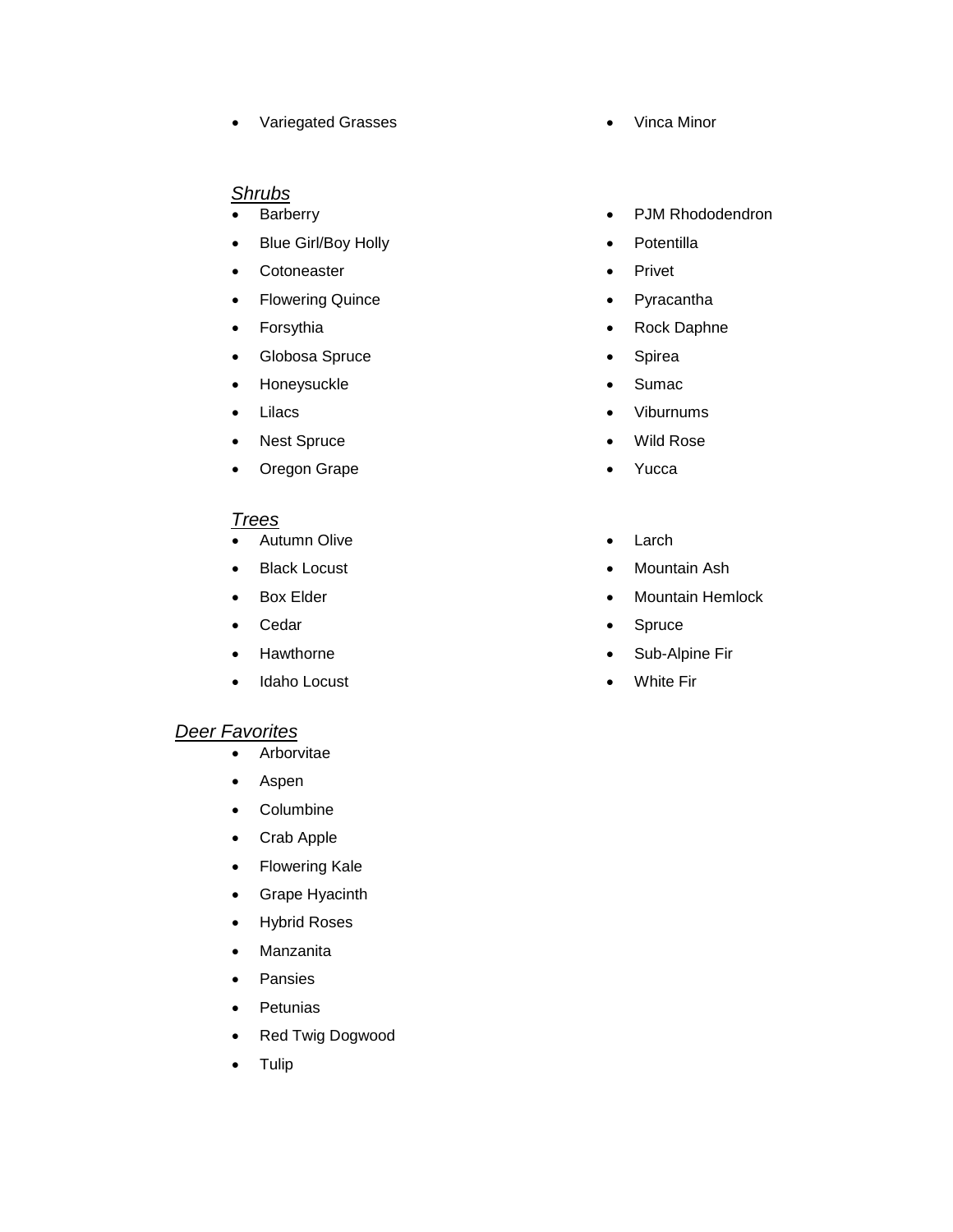# *Bark*

Bark toppings are approved for use in Awbrey Glen for decorative and dust abatement purposes. Finer mulched bark works well for all areas, but the larger decorative barks are permitted only in the Interior Zone. Large areas of bark with sparse planting are discouraged. Fine bark mulch may be used in areas following the seeding of natural materials to inhibit weeds, control dust and to help retain moisture in newly seeded areas. Owners are reminded that bark areas should be kept weed free and contained. Bark and other walkway materials should not slough over onto adjoining properties or other portions of the owners' landscaped areas. Applying a straight line of bark along adjoining property lines is discouraged.

Bark, wood chips, mulch, and landscape rocks maybe used as ground cover. Bark, wood chips, and mulch must be natural in color such as tan, brown, black, natural Cedar, Redwood, Hemlock, and/or Juniper. (**No bright stained, or dyed red, pink, white or blue colors are allowed**). Landscape Rock can be Gray, tan, black, or brown in color. All new bark, mulch, and landscape rock must be approved by the ARC Committee.

# *Borders*

In most cases, borders are not necessary. However, in some instances, the definition of areas between walkways, lawns, flowerbeds and natural areas can be difficult. Many times gravel and bark need to be retained in specific areas. Suggested materials for use as landscape borders are wood headers and concrete curbing**.** Colors should be dark natural earth tones (brown, black, etc). The use of small rocks of any size, shape or color as a border between landscape elements is discouraged. Fences and rock walls are not permitted as borders.

# *Walkways*

Walkways, between various areas of the homesite, should be of materials that are earth tone in color. Pavers, aggregate, gravel and concrete are all approved materials. The homeowner's choice for materials should be included on the plan. If gravel or other small material is used, it must be contained within the walkway area to keep it from creeping into other parts of the landscape design.

# *Walls*

(Also see Exterior Walls and Trims) (Also see Excavation)

# **I R R I G A T I O N & W A T E R I N G**

## *Watering Regulations*

Annual rainfall in the Central Oregon region can be less than 10 inches per year. Because of the concern for water conservation, the City of Bend employs watering rules during the irrigation season. The official rules must be obtained from the City of Bend (541 388-5515).

## *Water Management*

Effective management of plant irrigation water can be accomplished by the use of a drip irrigation system, using water efficient heads and by adhering to a watering schedule. Watering effectiveness may be affected by weather and adjustments may need to be made during extremely dry or wet periods.

Soil conditions may affect watering needs. Central Oregon soils are generally granular and porous and do not retain moisture well. Additionally, subsurface rock formations may affect the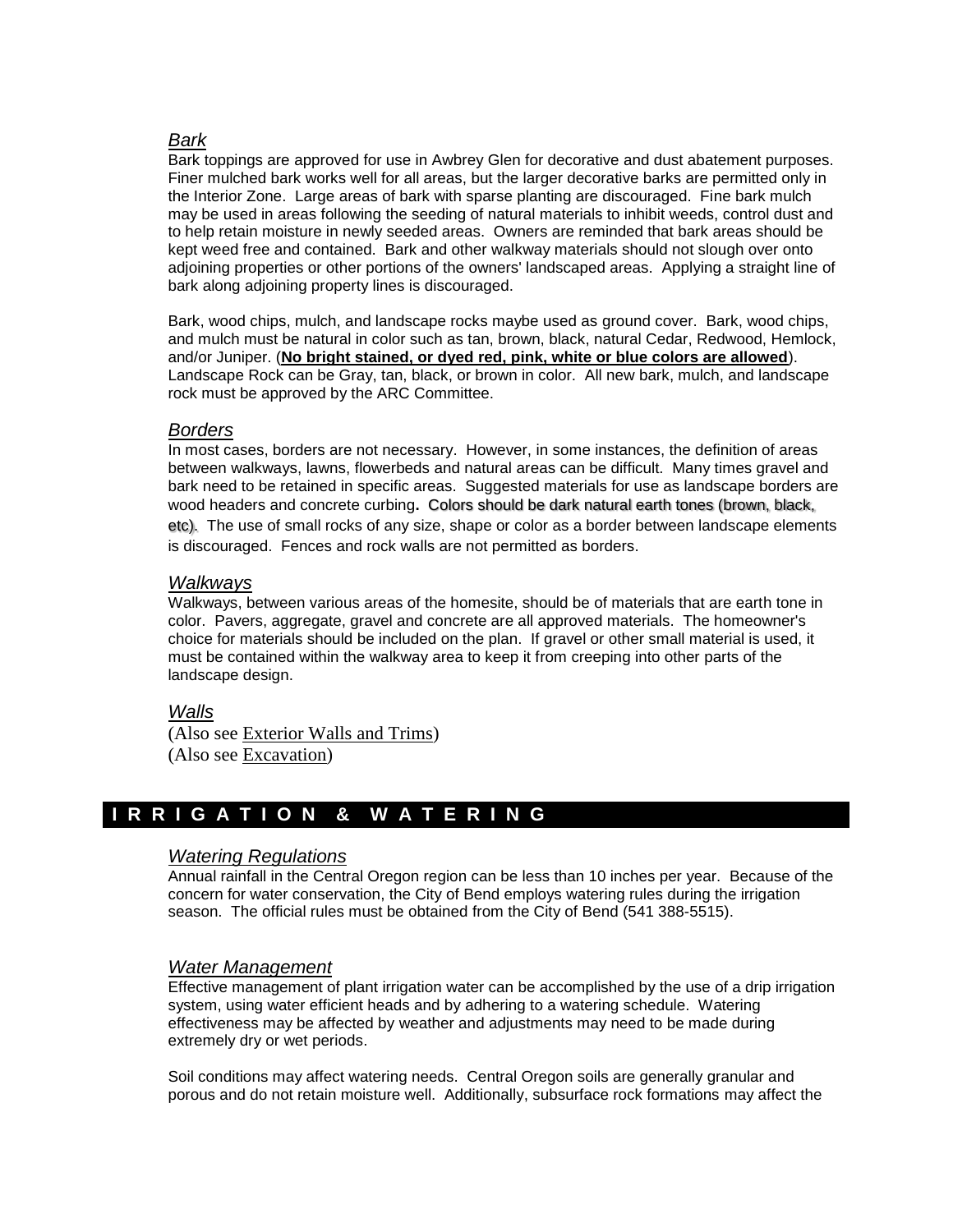absorption rate and capacity of soil. Lawns, flowers and grasses generally require more water than shrubs and trees. An electronic sprinkler controller is an effective water management device.

The sprinkler system might include some drip irrigation heads, low volume oscillating or stream heads and soakers. Knowledge of plants, soils, exposure and weather are all essential in the design of an adequate sprinkler system. It is recommended that an experienced landscape professional be consulted for best results.

Choices of plant materials may affect irrigation needs. Successful lawns require much more water than other plant materials. Meadow grasses and fescues can be used to substitute for manicured lawn areas further away from buildings and decks, particularly in the Natural and Transition Zones.

Broadcast or drip sprinkler systems are discouraged in the Natural Zone, including the 25-foot Non-Development Easement. However, watering may need to be provided for the first two to three years following the planting of native materials in the Natural Zone (3) until plants, grasses and trees are established. Additionally, water may be provided during low rain/snowfall years to prevent drought damage.

# **L A N D S C A P E M A I N T E N A N C E**

All site components must be kept in good order. All landscaping shall be kept healthy and neat replacing dying or dead plants as necessary. Parking areas shall be free of rubbish and other debris. When replacing/renewing bark dust or adding dirt/biofine to lawns, homeowner must ensure that the piles of bark and/or dirt, do not remain visible to neighbors or roadway for more than 72 hours.

It is important and necessary to ensure good appearance of plantings after installation. Landscape maintenance is a large part of the proper maturation of a successful and healthy landscape design. All grass clippings and other natural debris must be removed from the homesite (not disposed of on neighboring properties) or composted in a screened, approved system. (See *Re-landscaping and Landscaping Maintenance*)

# **F I R E C O N T R O L**

General precautions shall be taken against potential fire danger as enforced by the City of Bend Fire Prevention Officer. Specific rules of the Uniform Fire Code (Article 11) and rules for outdoor burning are available for review at the City of Bend Fire Department. Article 11 includes information regarding open burning, combustible and flammable materials, fire reporting, false alarms and use of equipment, appliances and devices.

Homeowners should consider precautions such as the following in the development of landscaping plans:

- a. New plantings of evergreen trees in the Interior Zone should be placed to avoid collections of needles on roofs.
- b. Grasses or succulent ground covers surrounding structures can provide some protection from the advancement of ground fires.
- c. Irrigation systems ringing the building site can assist in diverting an oncoming fire and protecting the encircled structure.
- d. Non-combustible roof materials may help prevent or limit fire damage.
- e. Roof sprinklers can protect combustible roofs from burning due to airborne material traveling from off-site sources.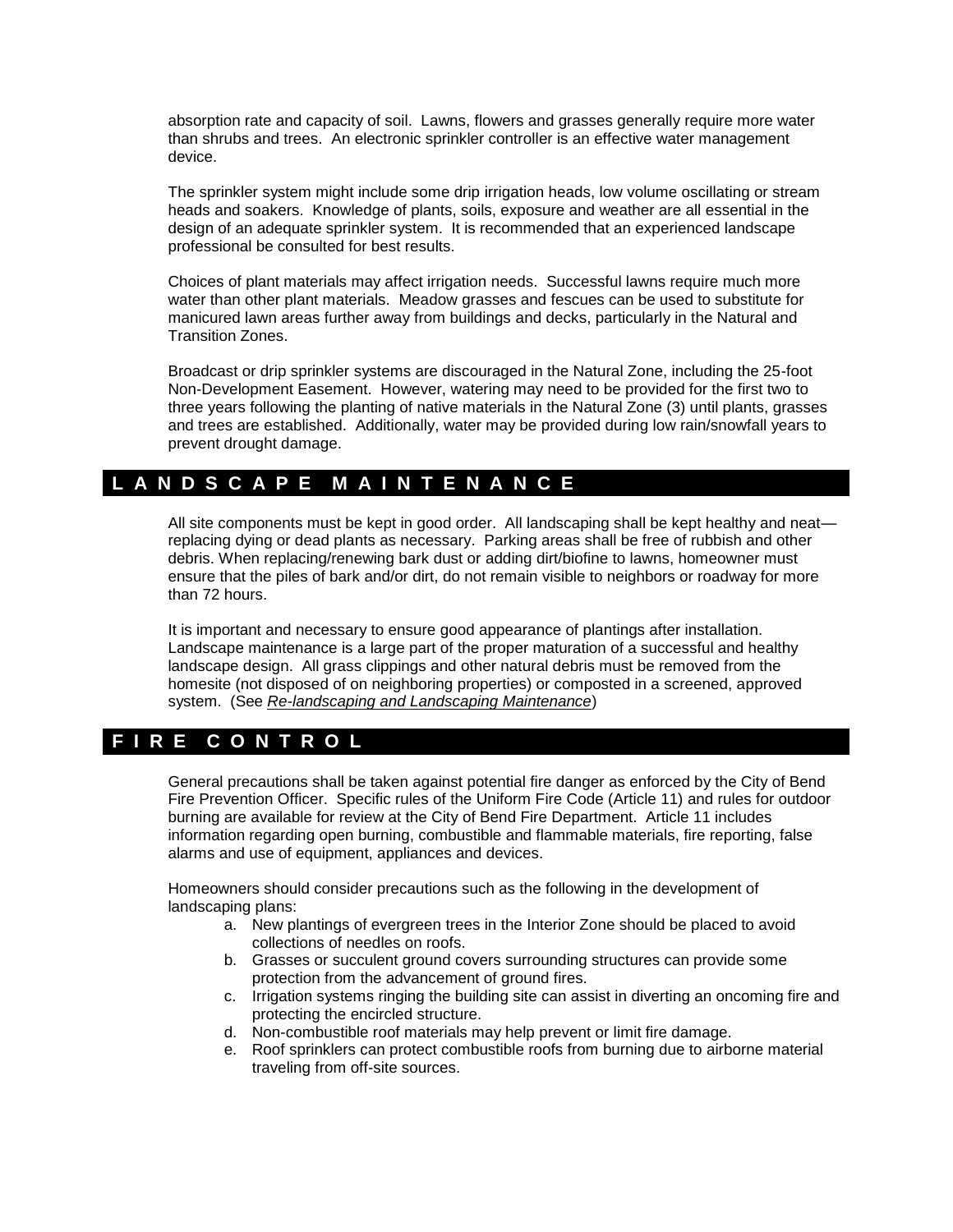- f. A combination of hose bibs/stand pipes and easily accessible lengths of hose which allow access to all sides of the exterior of the home and other on-site structures can be of great value in dealing with a threatening fire.
- g. Spring maintenance should include removal of all homesite accumulations of pine needles, leaves and other dead plant materials that could serve as fuel for fire. Dead branches within living trees and shrubs should be removed, particularly within 6 feet of the ground. Burning is not permitted at Awbrey Glen; all material must be removed from the site.
- h. Thinning of some thick stands of pine trees may be appropriate under certain conditions (stand is directly adjacent to residence, trees are unhealthy, etc.). Approval for such thinning must be received from the Architectural Review Committee.
- i. All weeds on the homesite should be controlled early in the spring to prevent the potential of fires during the dry summer season.
- j. See Firewood/Fireplaces for wood storage information.

# **L A N D S C A P E M I S C E L L A N E O U S**

## *Fertilizers*

Consulting an experienced landscape professional to test and recommend specific additives is encouraged. Central Oregon soil conditions may require fertilizing of all landscape installations. Nitrogen may be leached away by watering through the porous soils and may need to be replenished periodically. Phosphorus, potassium and other elements such as sulfur are used as soil conditioners and must be mixed with soil and placed in the root zone to be effective. Care should be taken when fertilizing indigenous plants. Adverse reactions may occur.

# *Juniper Trees*

Juniper trees are found throughout Awbrey Glen and are attractive elements of the natural landscape, but they also can cause difficulty for other plant materials because of their root systems and considerable water consumption habits. Carefully consider the locations of the existing junipers in relation to proposed plantings of shrubs, trees and grasses for the most successful landscape design.

# *Pests*

Consulting an experienced landscape professional or pest control professional to test and recommend specific action(s) is encouraged. Pests are active from spring to fall in Central Oregon and can be difficult to control. Locally, aphids, mites, grasshoppers, mildew leaf rollers and tent caterpillars may cause problems. Consult with plant and landscape professional or pest control professional on methods of control for each pest type.

# *Pruning*

Consulting an experienced landscape professional/arborist to evaluate and recommend specific action(s) is encouraged. Pruning may be necessary for some plants to promote proper health, increase quality of flowers and to control growth. Thinning may be sometimes necessary to maintain proper appearance and health of many plants.

## *Weeds*

Weeds on all homesites must be controlled. Planted areas look better and are healthier when kept weed-free. Additionally, fire control is improved with a weed-free zone directly adjacent to the home. Pulling, hoeing and cultivating are established methods for weed control that do not use chemicals but are labor intensive. The use of ground covers and bark mulch can be an effective means for weed control primarily in Zones 1 and 2. If chemicals are the only possible solution for certain conditions, then consult with plant and landscape specialists.